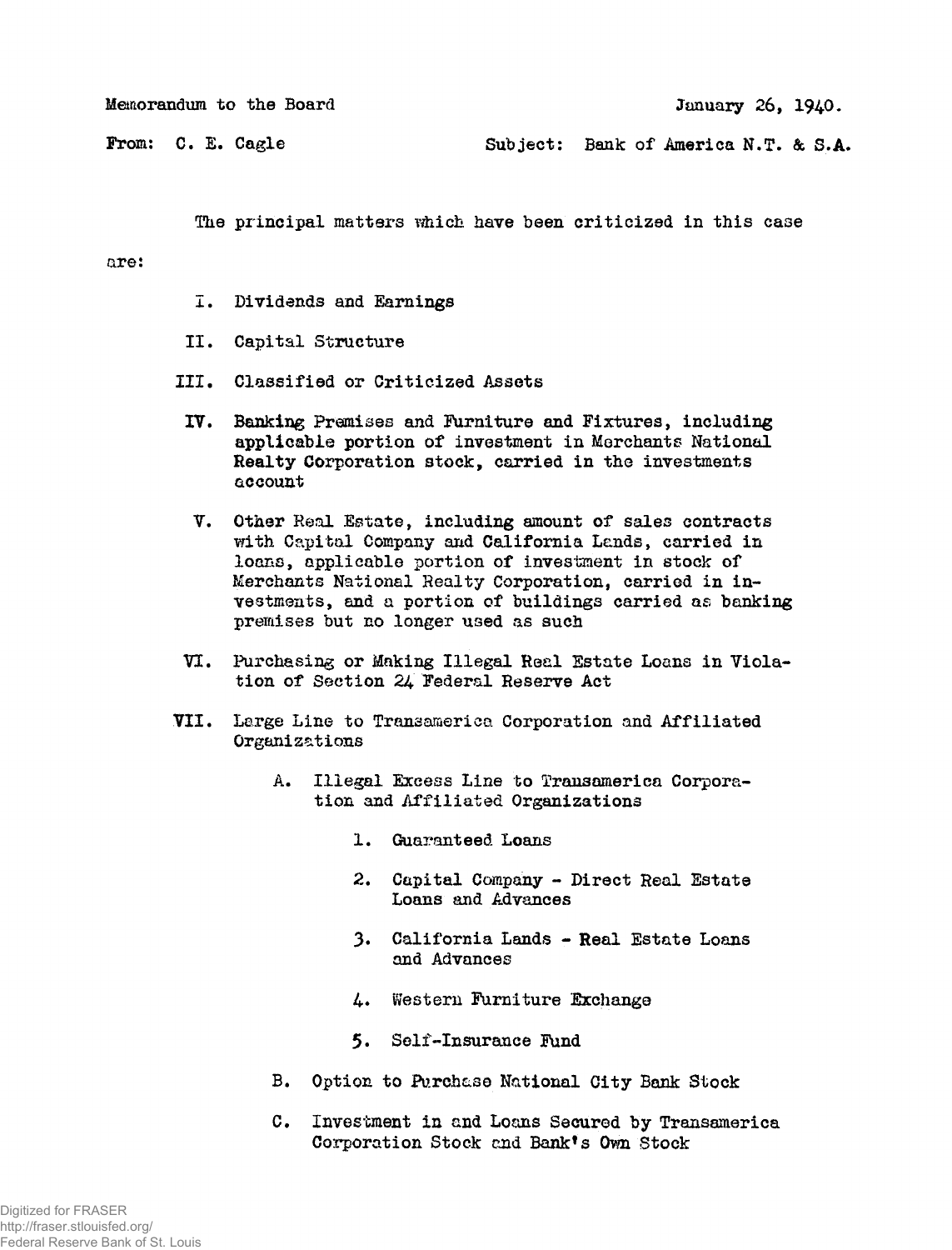VIII. A. O. Stewart Line (and Pacific Coast Mortgage Co.)

- IX. German Credits
- X. "Service Charges" on Dormant Accounts
- XI. Bonds and Securities, Write-ups
- XII. Dividends Declared not set up in Records
- XIII. Records of Approval of Transactions by Directors and Committees Thereof
- XIV. Employees' Profit Sharing Plan
	- XV. Growth and Expansion
- XVI. Management and Policies

Each of these matters is discussed in the attached memorandum, in-

## dicating:

- 1. The criticisms made by the examiners,
- 2. The position taken or requests or requirements made by the Comptroller of the Currency,
- 3. The position taken by the management of the bank, and in some instances the nature and extent of corrections made, and
- 4. Additional comments and explanations.

With respect to the criticisms of most of these matters, corrections have been made, in varying degrees, and some have been removed entirely. However, further corrections seem necessary with respect to the following matters, most of which (as indicated  $*$ ) were included in the Order to Show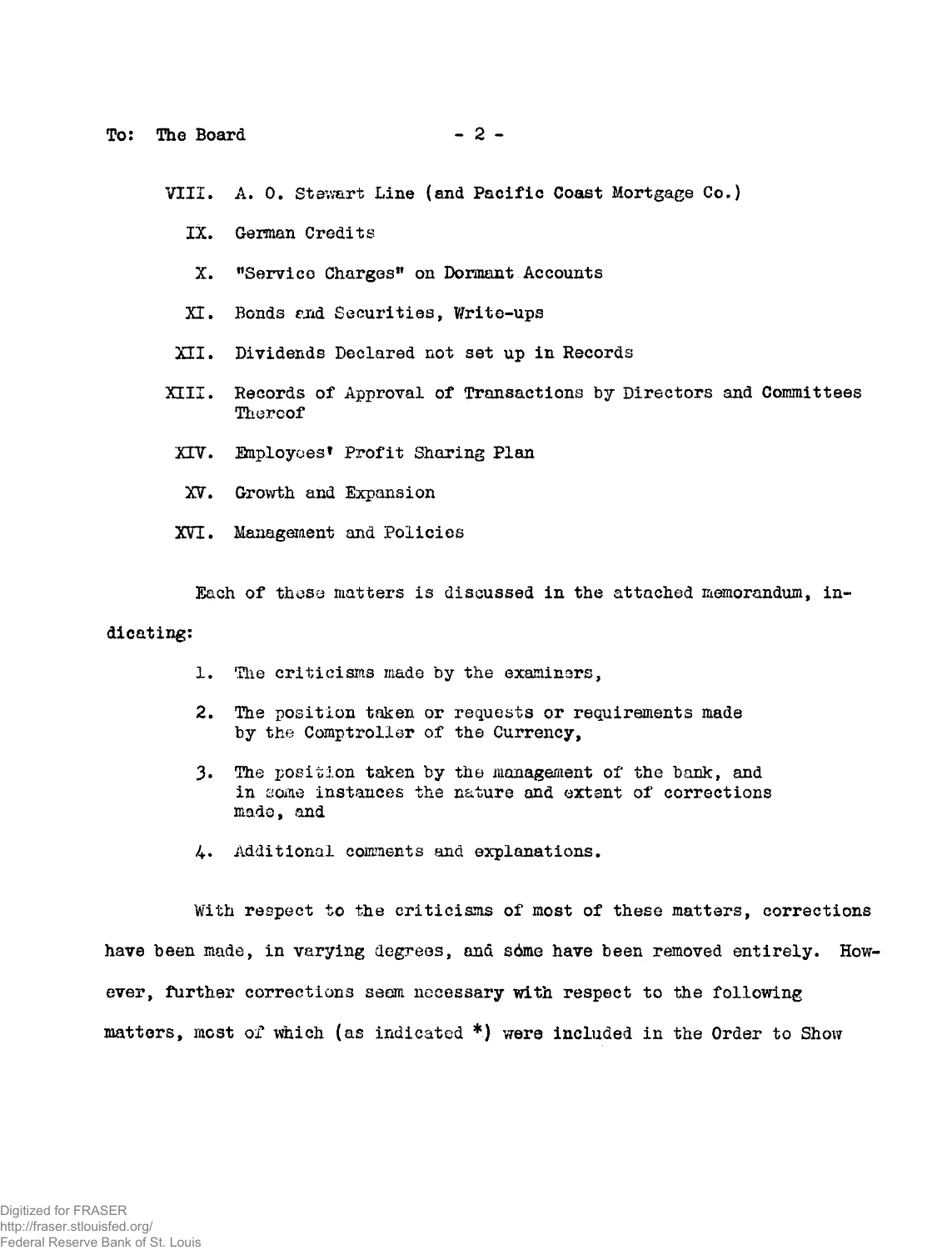**To:** The Board - 3 -

Cause issued by the Comptroller under date of January 11, 1940.

A. Dividends \*

Until adequate capital structure is provided and asset conditions are corrected, should be eliminated or curtailed sharply. An adequate program of corrections will leave but very little for dividends for at least five years, but this matter should be covered specifically.

B. Capital Structure \*

Should be increased immediately at least \$30,000,000 and further strengthened by all or a substantial portion of the earnings.

C. Classified Assets  $*$ 

Determined losses should be eliminated and adequate reserves for large amounts of probable losses provided, including German Credits.

D. Banking Premises \*

Losses should be charged off and adequate  $re$ serves for probable losses provided now or at least within five years through increased rate of depreciation or other charges; parcels not occupied should be transferred to Other Real Estate and the occupied parcels shown as bank premises on the books and statements of the bank.

E. Other Real Estate \*

Estimated losses should be charged off and adequate reserves established for probable future losses. The total amount of real estate should be properly reflected in the books and statements (in the circumstances it might be practicable to require a five-year period for the elimination of the other real estate sales contracts).

F. Real Estate Loans \*

More strenuous efforts should be made to bring all loans acquired through consolidations, etc., into conformity with law and the statute should be observed strictly with respect to new loans.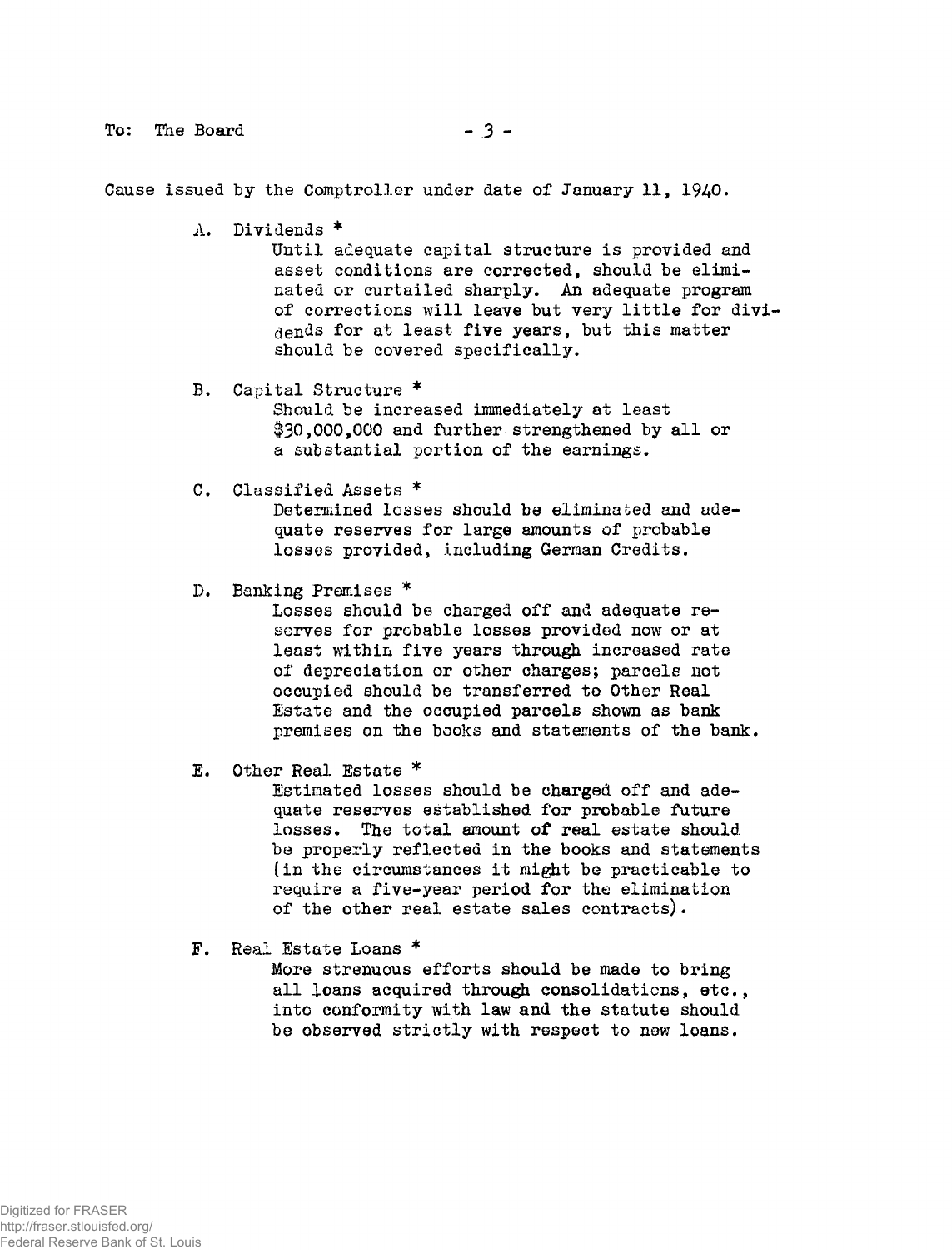- **G. Large Lino to Transamerica Corporation \***  This line should be reduced and kept strictly within the limits established by law; National **City Bank stock acquired under "Option to Purchase<sup>11</sup> National City Bank stock should be eliminated; "Guaranteed Loans" should bo eliminated; rea l estate sales contracts should no longer be regarded as a part of this line but transferred to Other Real Estate.**
- **H. Service Charges Against Dormant Accounts There should be a definite determination as to the legal status and any amounts charged il**  legally should be restored to the deposit ac**counts and the balance should be covered by reserves.**
- **I . Simplification of Group Relationships**  There should be a clarification of the holding **company affiliat e question and certain affili ate questions, including Pacific Coast Mortgage Company, Western States Corporation, and Bankam erica Company; the financing and corporate structure of the group should be simplified.**
- **J. Violations of Law**

**There should be a clear understanding as to the**  applicability of the statutes with respect to various criticized matters and proper adjustments **made.** 

**K. Relations with Other Supervisory Agencies**  There should be a clarification of the issues **with the various agencies, including the S.E.C., reasonable adjustments made, and the cases closed.** 

**I n addition to the items indicated above, the Comptroller of the Currency i n the Order to Show Cause issued January 11, 1940, requested that** 

- **1. The Self-Insurance Fund with Transamerica Corporation**  (balance \$2,182,000) be returned in cash to the bank.
- **2. The A. 0. Stewart line be promptly curtailed or satis**factory collateral pledged back of the line.